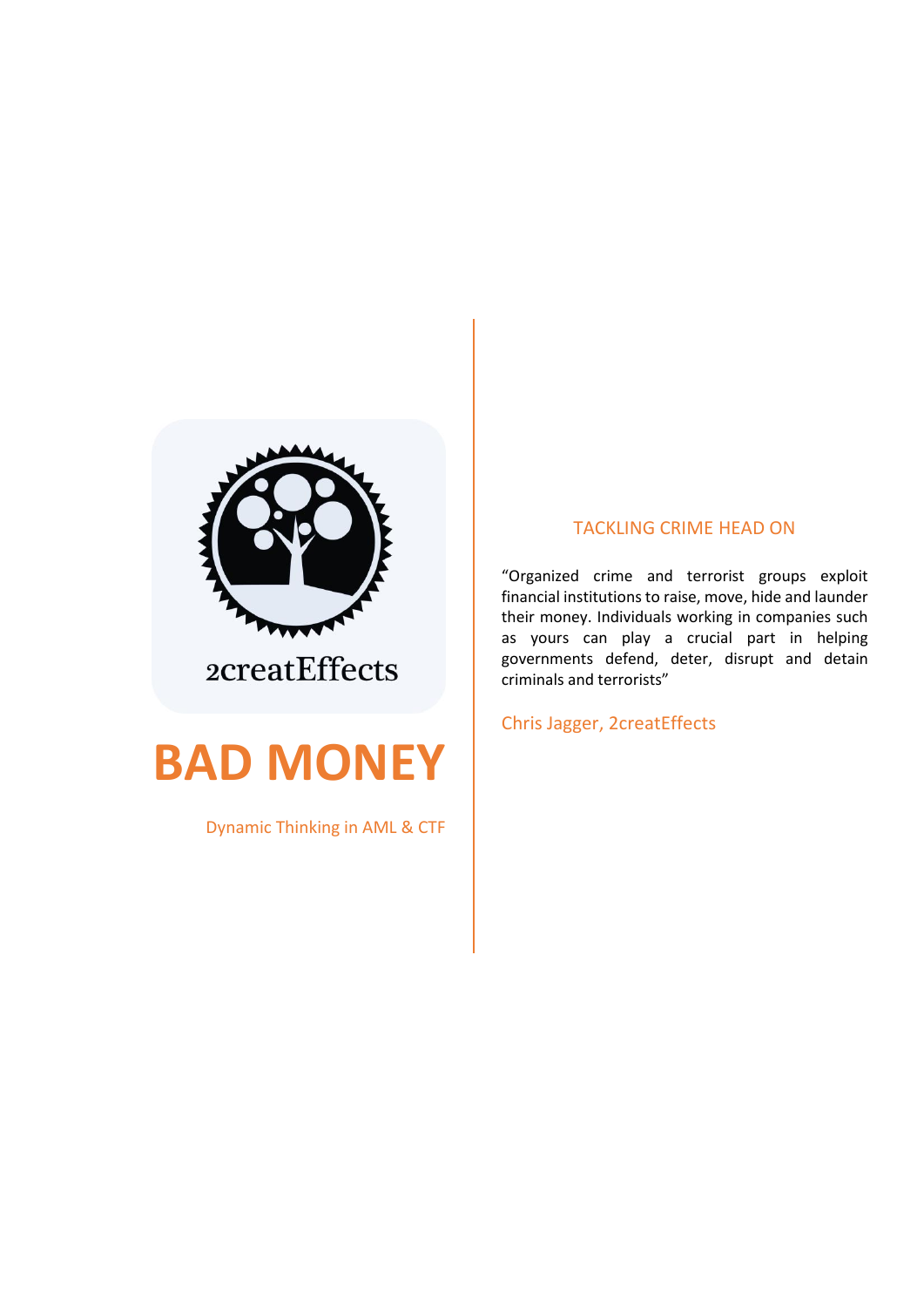# **BAD MONEY: Dynamic Thinking in AML & CTF**

### **"Two days of thought provoking and practical training which has really helped our team excel". Chief Compliance Lawyer**

#### **Introduction**

A training course that helps individuals form vigilant and inquiring minds to counter money laundering and terrorist financing in the financial services industry. Bad Money is a new, innovative and dynamic approach built on decades of real-world experience in the field of counter-terrorism and organised crime.

Our aim is to inspire individuals to engage proactively against money laundering and counter terrorist financing.

Bad Money takes a people-centred approach, since its people like you who are the key asset to countering money laundering and terrorist financing. We help individuals and teams build the habits of mind they need to respond to the complex and fast changing environment in which they work.

### **Workshop Objectives**

- **1.** Form an insightful and practical understanding of the importance of your role in supporting law enforcement and intelligence agencies.
- **2.** Develop a dynamic mindset charged with analytical tools and techniques to identify and report suspicious financial activity.
- **3.** Break away from conventional thinking, learn to change the norm and old ways of doing business using positive techniques.
- **4.** Depart feeling inspired, armed, and ready to employ your new skills.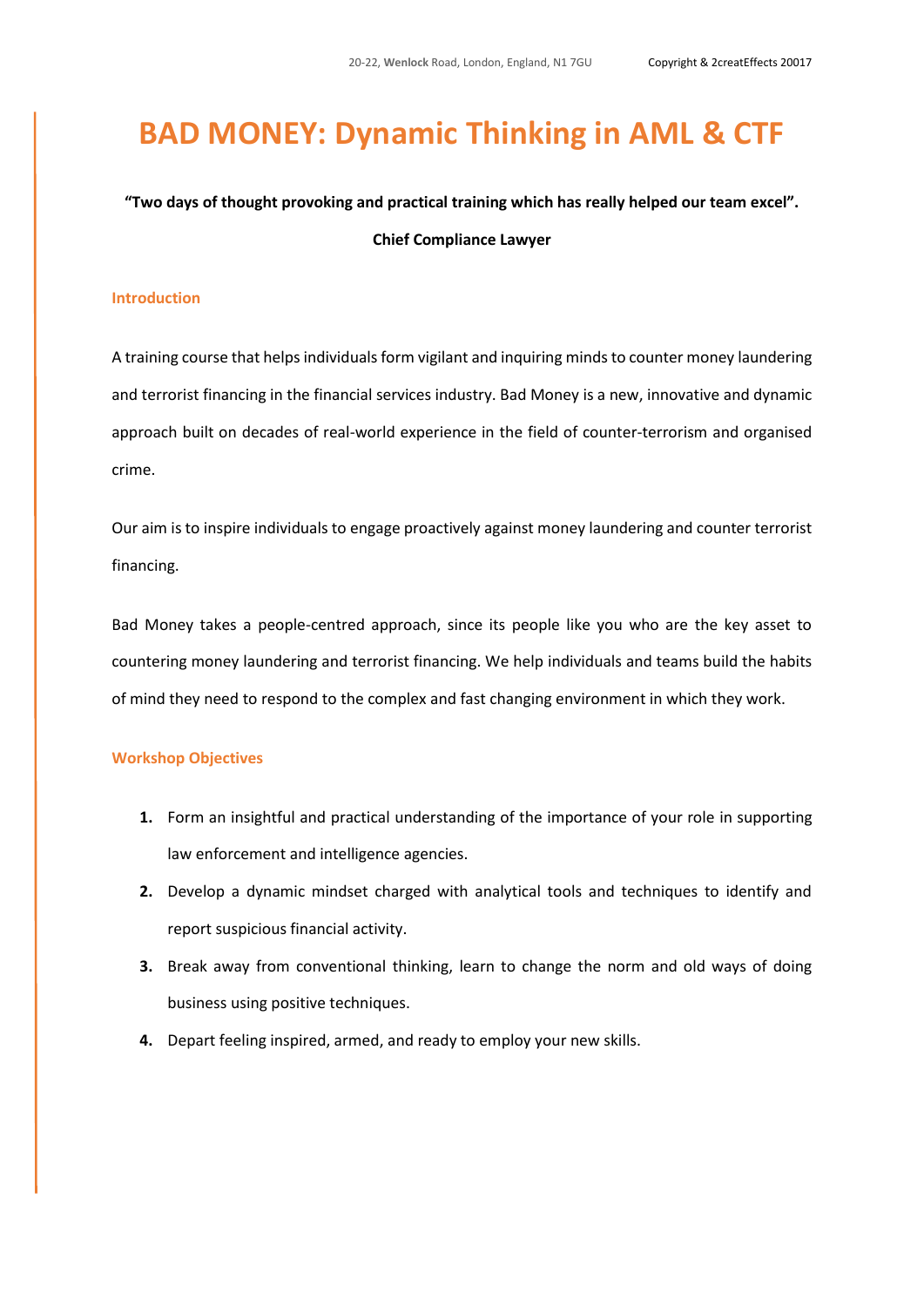### **"I now feel equipped with the knowledge and analytical skills to tackle money laundering"**

#### **Boarding Analyst**

### **COUISE OVERVIEW**  Dav 1

**0930-1000:** We start off by engaging participants in a short challenge to solve a terrorist financing mystery. The exercise is carefully led by our experienced facilitators, whom have significant personal experience investigating organised crime and terrorism, to bring out a series of important issues which frame the remainder of the training.

**1000-1100:** Following an examination of the common components of money laundering and terrorist financing, we discuss the impact failure to identify and report suspicious activity can have on our business and our society.

#### **1100-1115:** Break

**1115-1230:** CASE-STUDIES. Through lively stories, discussion, group work, and Q&A, we explore how criminal groups operate, and discuss the pros and cons, and examine various strategies for countering them. **1230-1330**: Lunch Break

**1330-1500:** MIND-SET (Dynamic Thinking). Following discussion and reflection, we then examine how the brain fails and succeeds in complex environments. Through experiments and mini exercises, participants experience first-hand how cognitive behaviours can affect our ability to identify suspicious activity. **1500-1515:** Break

**1515-1615:** MINI SIMULATION. In groups, we practice techniques to overcome challenges, and begin to build the foundations of a vigilant and inquiring mind.

**1615-1645:** WRAP UP. In teams, we identify and discuss the all-important "So what for me, my team and my organisation". Notes are made for short team presentations on day 2.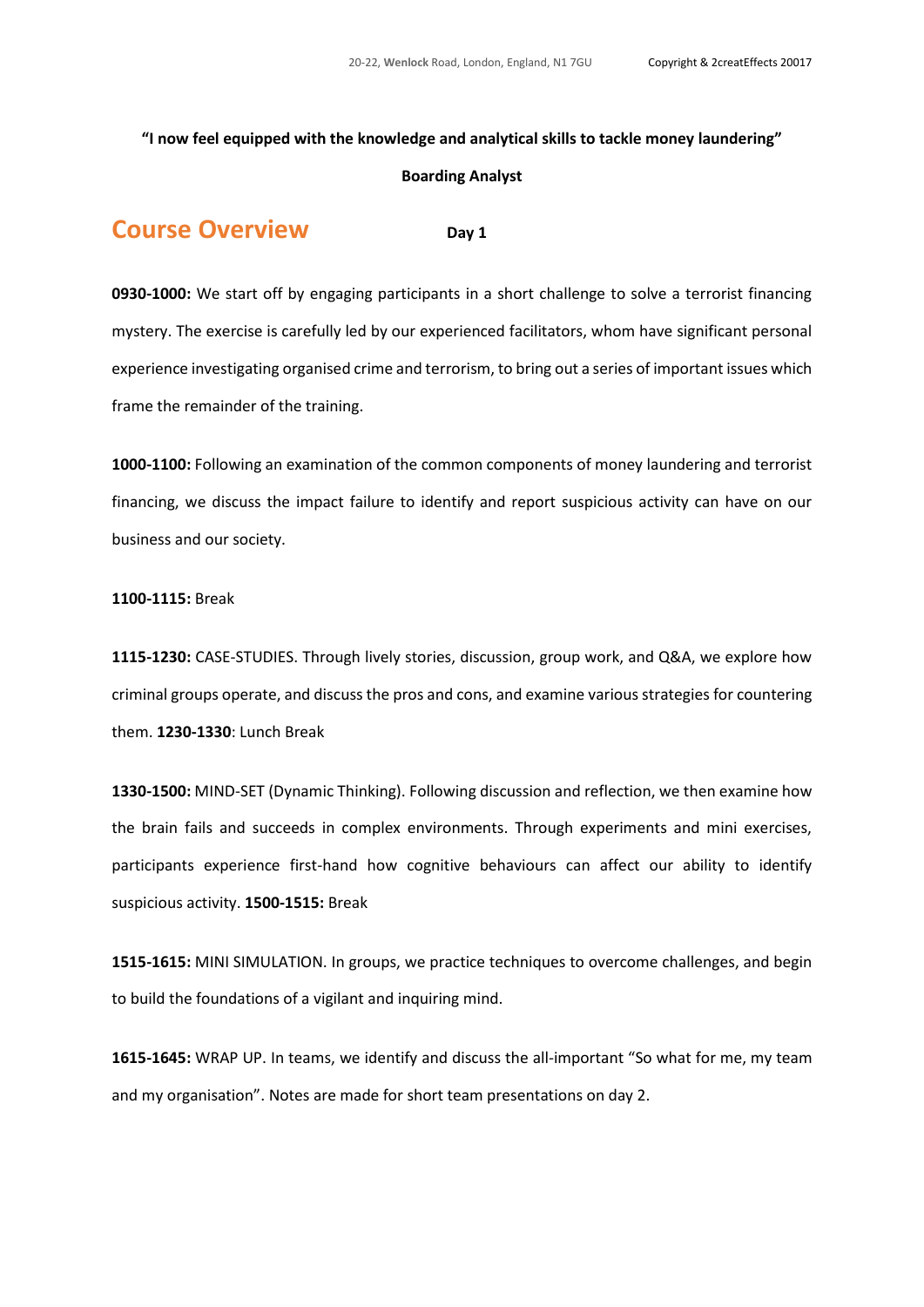#### **Day 2**

**0930-1000:** RE-CAP, PRESENTATION, REFLECTION. Following a short re-cap, each team is invited to present their findings from the WRAP UP on day one.

**1000-1045:** TEAM DESIGN: In preparation for the simulation exercise, the facilitator offers advice on how to organise a team to encourage Dynamic Thinking. **1045-1100:** Break

**1100-1230:** SIMULATION: Having formed an understanding of the theory, experienced the limitations of the mind in practice, and learned new techniques for thinking dynamically, we then put our new skills and knowledge to the test in a live simulation exercise; a team effort involving managing and responding to a complex and fast-moving environment.

The exercise has been designed to allow participants to put the theory and tools and techniques to practical effect. Your job will be to determine what is happening, identify courses of action, and then make recommendations. In addition to testing and challenging the attendees Dynamic Thinking skills, the exercise includes requirements judgment and decision making under pressure, briefings and presentations, communicating uncertainty, negotiation and persuasion. **1230-1330:** Lunch Break

#### **1330-1615**: Simulation

1615-1715: Next Steps. A final opportunity to discuss the "So What questions", followed by advice on how to develop action plans for change, and how to plan for skills and process development in the future.

**"I'm excited to get back to work and put my new skills to use" AML Analyst**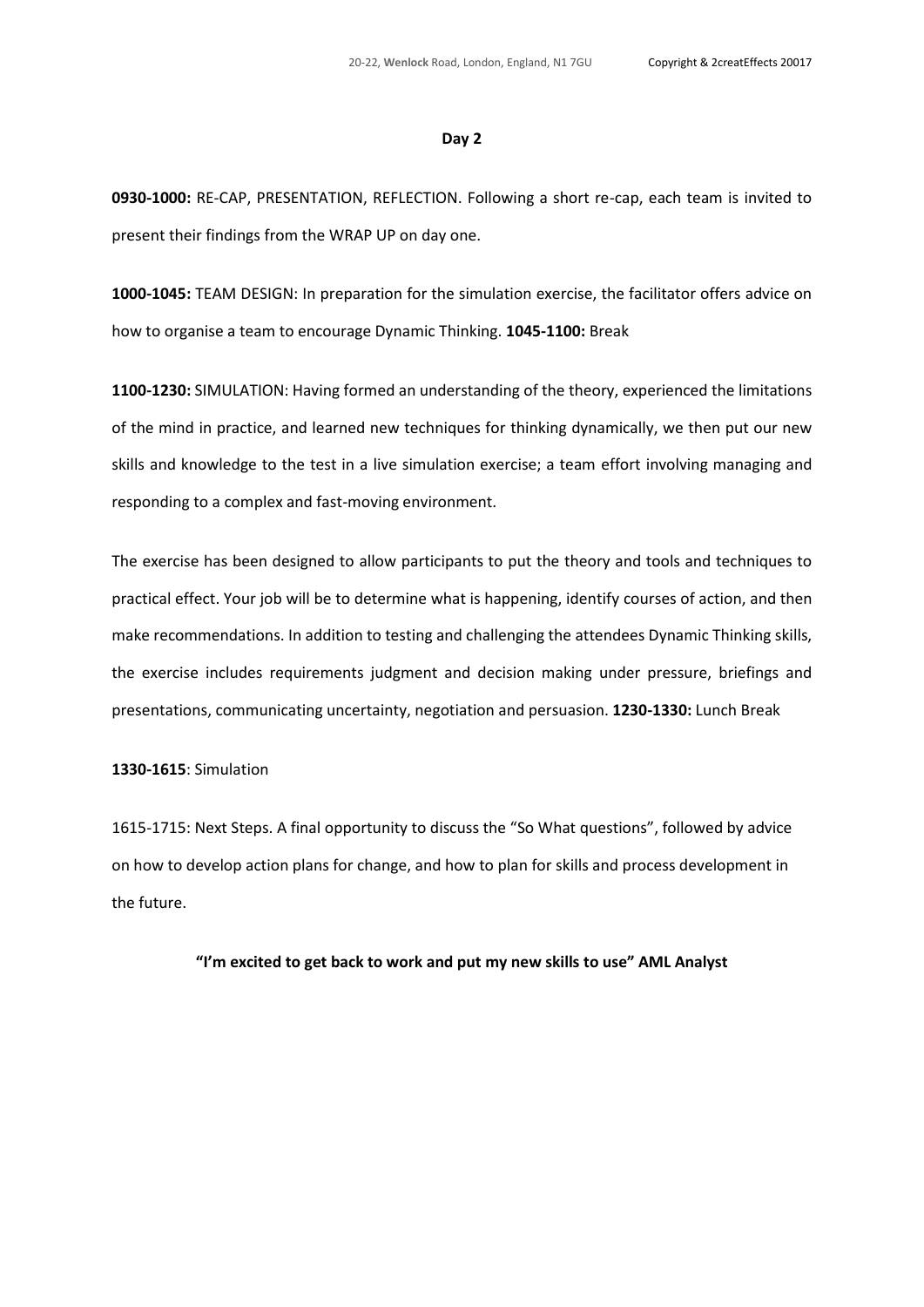## **Course Delivery**

Key messages, take-away ideas, and thinking techniques leading personal behavioural change are established through an engaging, participant focused delivery. A mixture of lectures, case-studies, Q&A, simulations, teamwork and debate is used to ensure learning is achieved in a simulating environment.





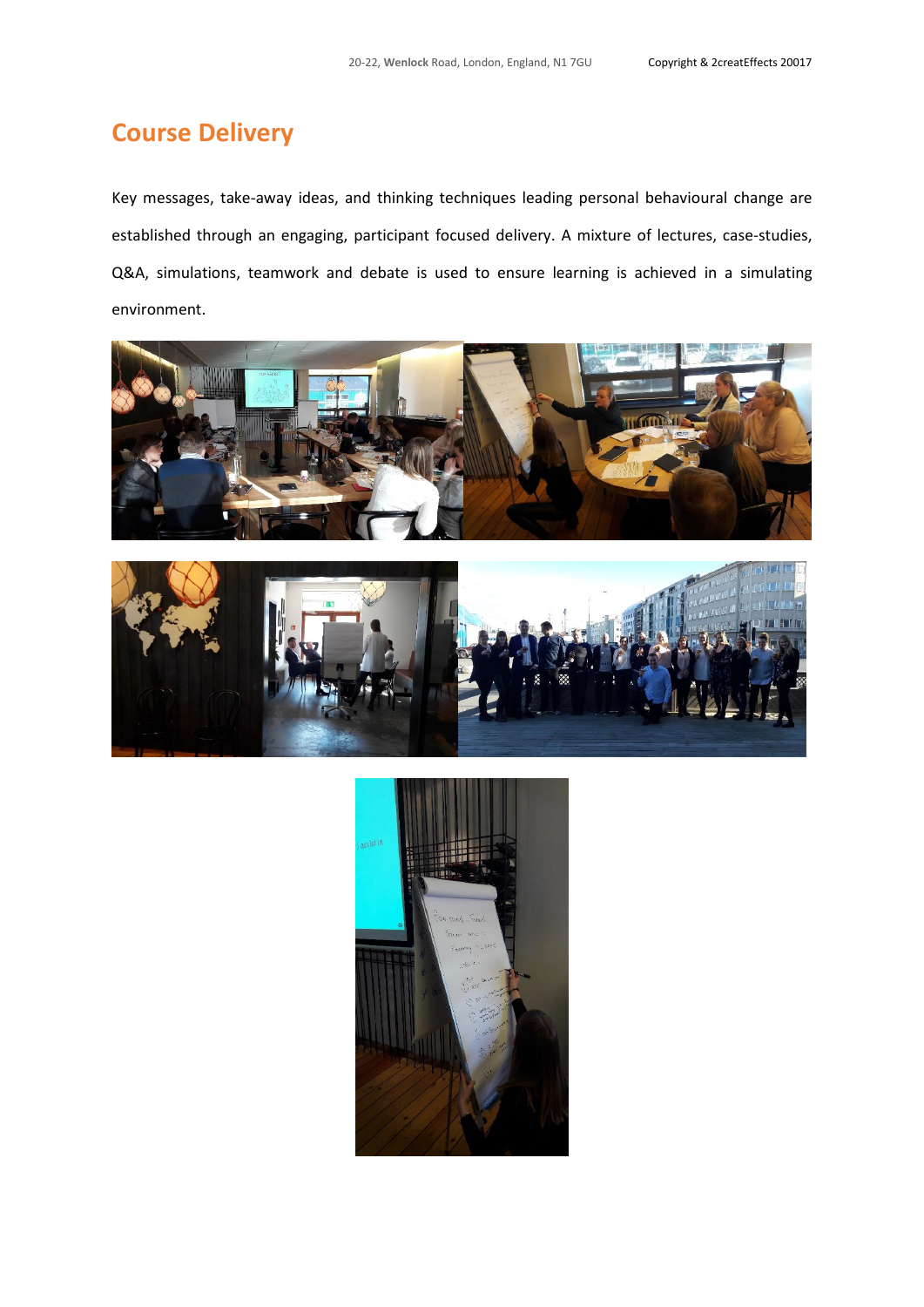### **Course Facilitators**

Our facilitators have a wealth of practical experience in tackling organised and crime and terrorism from both national and international perspectives. Engaging, inspiring and entertaining, they bring a combination of practitioner experience combined with academic vigour.

### **Case Study – Payment Services Bank**

**Requirement**: To educate, train and inspire staff to identify and report suspicious financial activity through the appropriate mechanisms. To build a vigilant security culture.

**Response:** Following a period of research, 2creatEffects designed and delivered a tailored approach to address the stated requirements. The approach included e-learning, classroom learning, consultancy, coaching and an internal information campaign.

**What the clientsaid about our approach:** *"Valitor's experience with Chris' expertise and 2creatEffects has proven highly beneficial. Every event Chris has undertaken for us was done with a great deal of preparation taking into account the group's needs and employing participatory learning. Nothing feels like it comes "off-the-shelf." He simply doesn't rest until the plan is likely to resonate with participants. He goes beyond lectures of facts and cases by requiring groups to work with concepts, tools and methods available in the workplace and applied using gaming techniques. His summaries are insightful and insure that the learning is highlighted and sticks. In the case of Valitor, while communicating the requirements made in standards and law pertaining to AML-CTF compliance, he diligently assessed needs and tailored workshop activities that make the material come alive and applicable to the work situation. He has successfully worked with our Board, executive management and front-line staff. We plan to continue benefiting from his expertise and training methodologies in the future".* "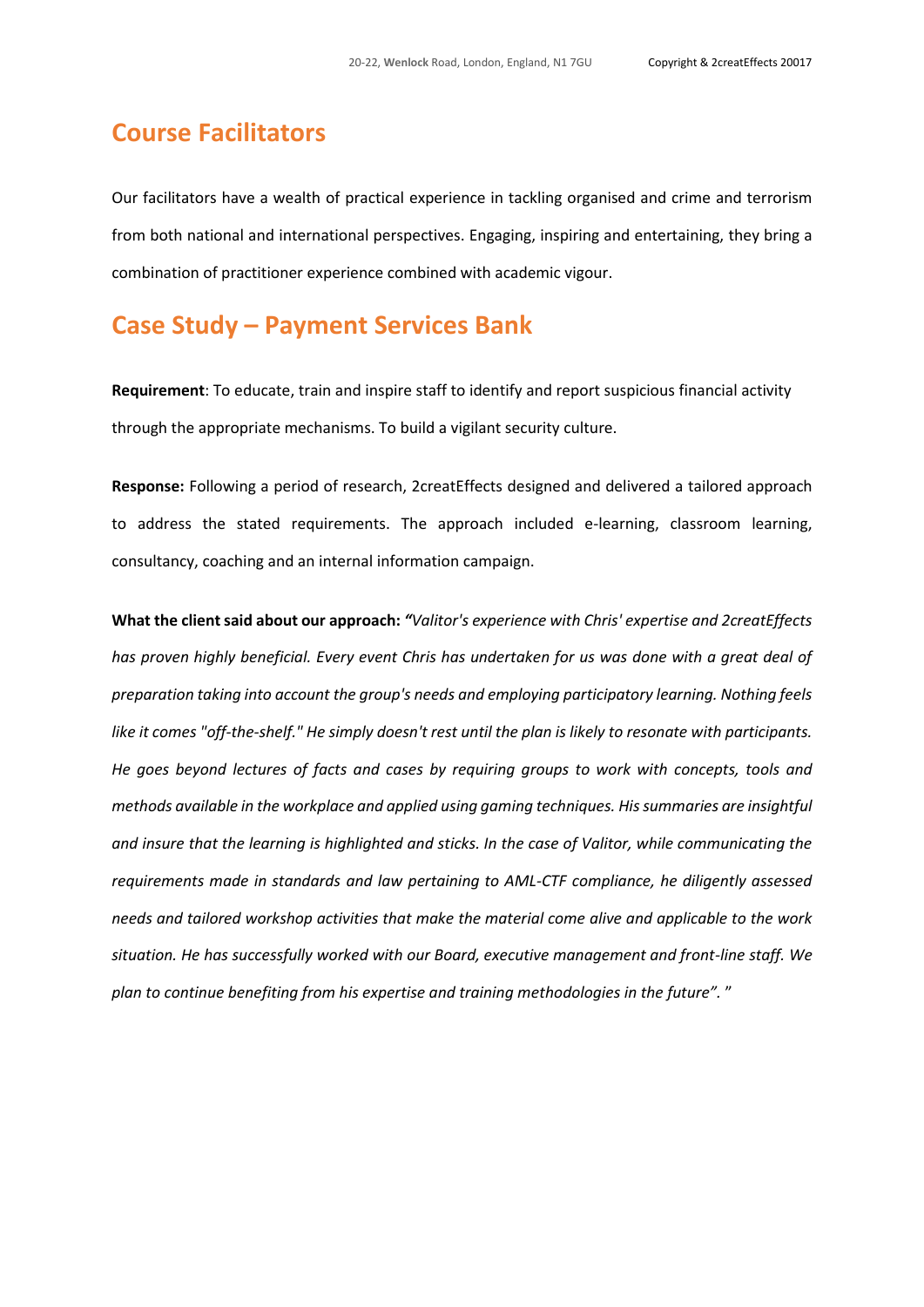### **Tailoring Service**

The majority of courses are tailored to our clients specific learning and behavioral change needs. Following a short consultancy (SKYPE, EMAIL or in Person) we are usually able to gather enough information to allow this process to undergo seamlessly.

Furthermore, our facilitators are extremely experienced in delivering training, and are able to adjust course tempo and change emphasis in reaction to individual groups as the course is underway.

### **2creatEffects**

2creatEffects was established in 2012 and has delivered bespoke and tailormade educational programmes to over 4000 individuals across numerous professional disciplines. Our courses are embedded into the Swedish Police Academy and a Masters' Degree in Intelligence Analysis. Our clients include Europol, European Commission, NATO, several governments as well as a large number of private sector entities.

### **Pricing**

Our courses are priced in accordance to group size, location and the length of the event (our courses range from 4 hours – 2 weeks). We offer competitive rates in accordance with industry standards and are usually able to work within the budget of our client. Discounts may apply for in some instances.

For a free quote, please write to us through our website. [www.2createffects.co.uk](http://www.2createffects.co.uk/) or call 003546925007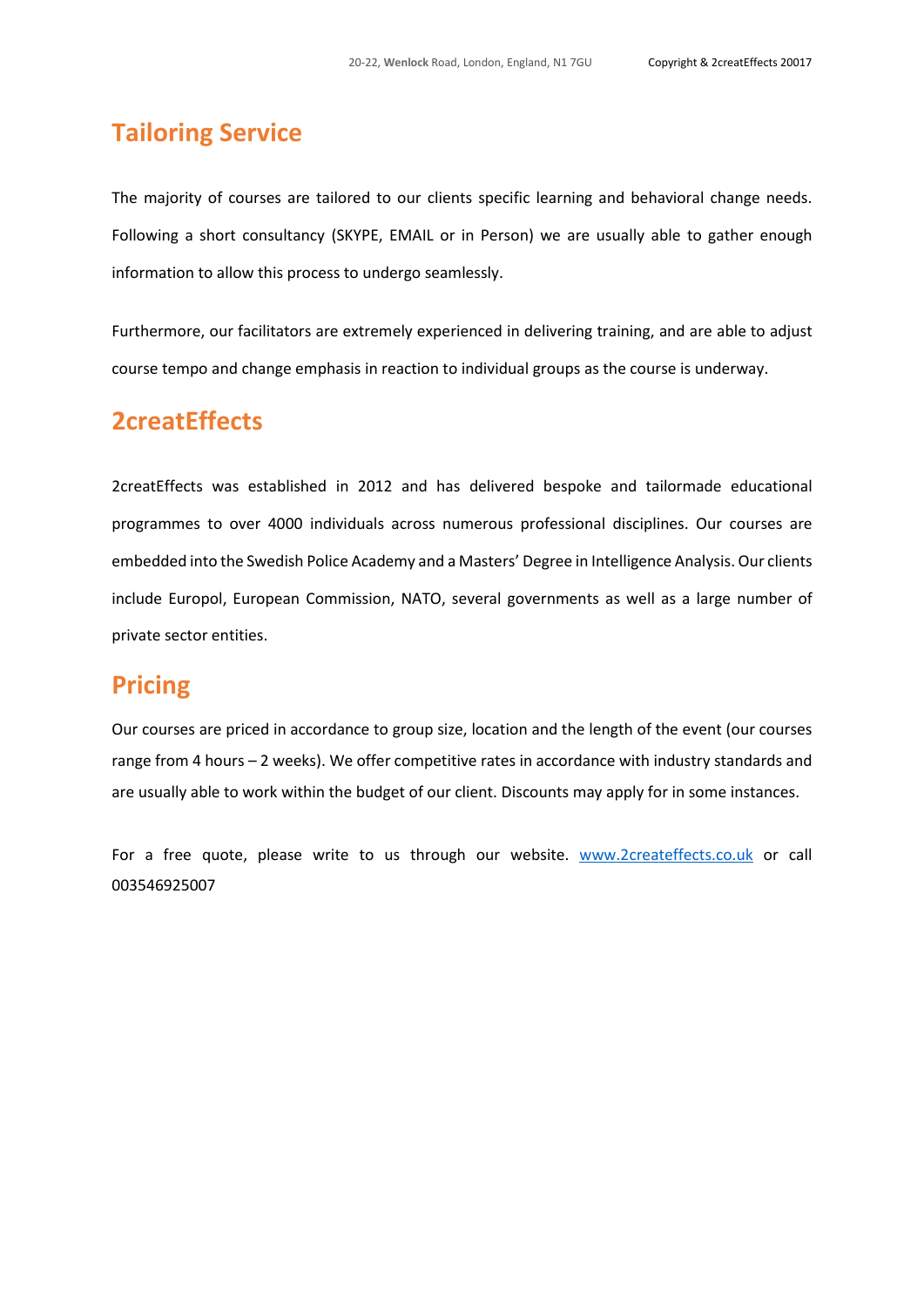### **Thinking behind the course**

### **The Threat**

Sadly, the global security environment in which we live and work is awash with individuals and groups who are intent on harming our way of life through their involvement with crime and terrorism. They are our greatest adversaries, and often achieve their objectives through sophisticated methods cleverly designed to evade detection. For the most part, these groups require and generate funds that need to be processed electronically and accessible internationally.

By necessity, organized crime and terrorist groups exploit financial institutions to raise, move, hide and launder their money. Individuals working in companies such as yours can play a crucial part in helping governments defend, deter, disrupt and detain criminals and terrorists.

#### **Your Responsibility**

As employees of a regulated financial institution, we are all legally obligated to protect the financial services industry from criminal exploitation.

As citizens, we are duty-bound to help make our societies a safer place to live. Your part in this, no matter how big or small, is important. By fulfilling your part to report suspicious activity, we help directly in building essential evidence and disrupting dangerous activity. Your contribution in helping identify 'bad money' matters.

From a societal perspective, failure to comply with AML regulations leads to a comfortable financial environment for our adversaries, and insecurity for ourselves, spanning the full range of criminality and terrorism.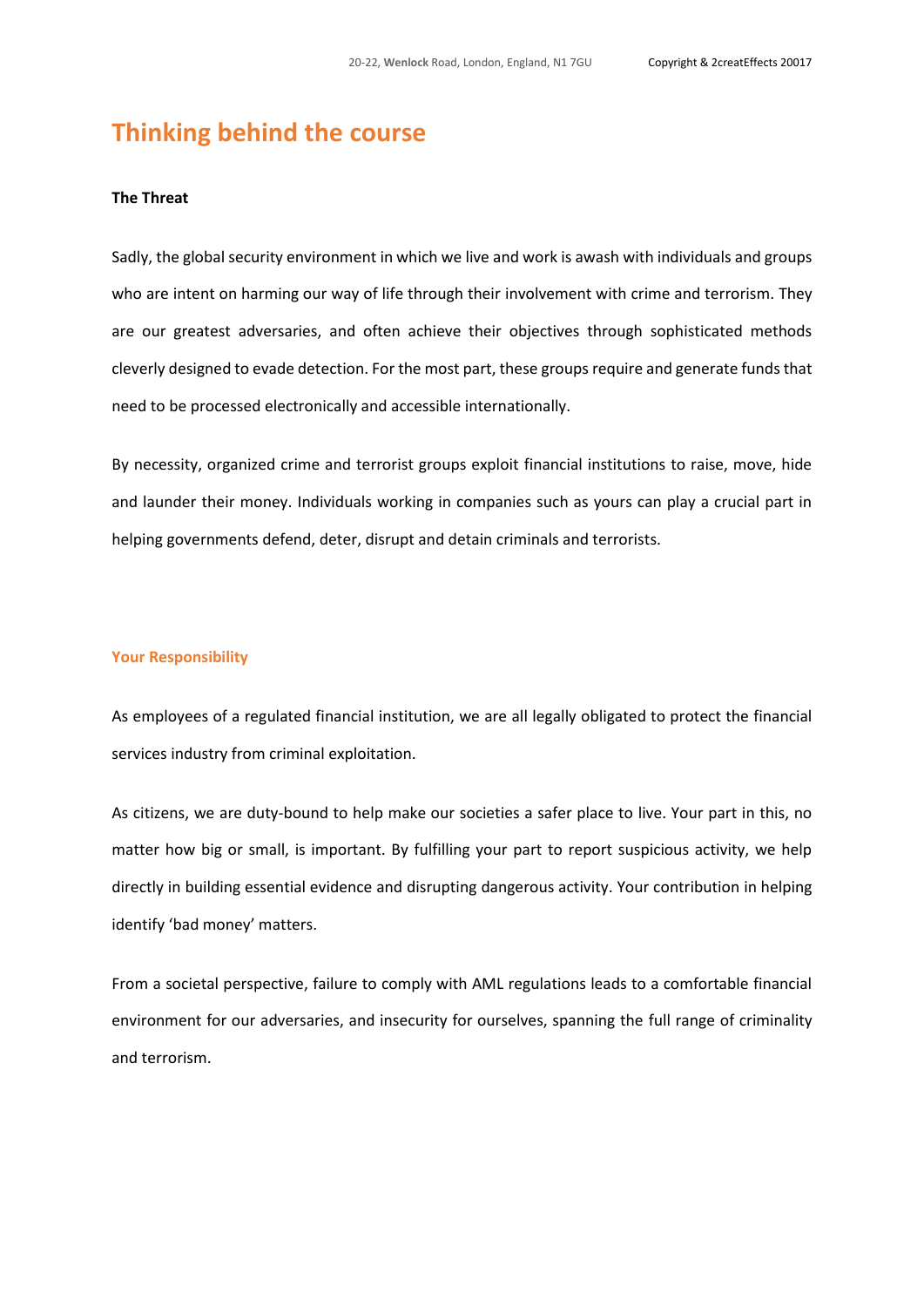From a business perspective, failure to comply with AML regulations can have direct consequences on our business including; financial penalties, diminished reputation, loss of business license, failure to meet due-diligence standards, loss of revenue and even imprisonment.

#### **Your Challenge**

Criminals and terrorists often take ingenious measures to cover their steps. They hope that in creating complexity we won't be able to understand and pursue them. No matter what they do to deceive us, they will leave imprints and footprints. Working closely with your partners in law enforcement and intelligence, your job is to identify and report the traces they leave behind.

Comprehensive research has exposed that an unacceptably low % of suspicious transactions (SAR's) delivered to government by the financial services institutions possess any value in combating crime and terrorism. The majority of SAR's are generated through observation of historic criminal activity. This approach forms warning indicators, predictive algorithms, red flags and so on.

The basic underpinning of this approach is flawed. It assumes that our adversaries are static in their approach. That the process of identifying suspicious activity is like building a jigsaw - you know what the final picture looks like, and your job is to locate the pieces and carefully connect them together. Unforgivingly, this playful analogy is frequently too simplistic.

Rather the process of identifying suspicious financial activity might be better compared to the work of an artist - she is presented with a tray of fragmented pieces of colored glass each day, and her job is to try and piece them together into a mosaic. The picture is living and always open to interpretation - there is rarely total certainty.

So, the weakness in the conventional approach to identifying suspicious financial activity is multilayered. The key reasons are as follows:

First, sophisticated groups are dynamic, changing the modus operandi frequently – making them hard to profile.